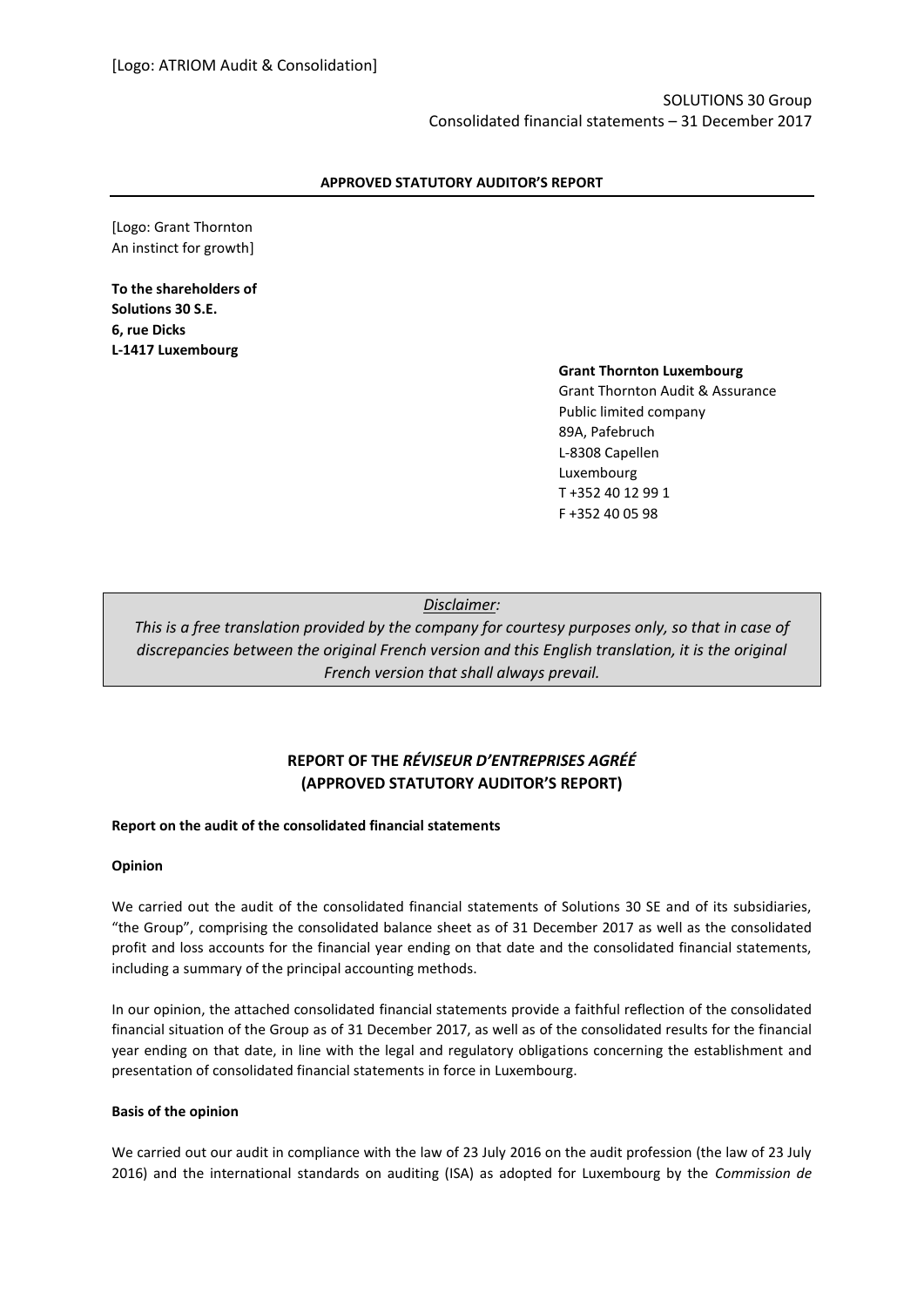# SOLUTIONS 30 Group Consolidated financial statements – 31 December 2017

*Surveillance du Secteur Financier* (CSSF) [Luxembourg financial sector supervisory authority]. Our responsibilities under these laws and standards are described in greater detail in the "Responsibility of the Approved Statutory Auditor for the audit of the consolidated financial statements" section of this report. We are furthermore independent from the Group, in accordance with the code of ethics for accounting professionals of the International Ethics Standards Board for Accountants (IESBA code) as adopted for Luxembourg by the CSSF as well as the ethical rules applicable to the audit of consolidated financial statements and we have complied with all other responsibilities incumbent upon us under these rules. We consider that the evidence obtained is sufficient and appropriate to be used as a basis for our audit opinion.

# **Other information**

The responsibility for the other information lies with the Management Board. The other information is comprised of the information set out in the management report, but does not include the consolidated financial statements and our Approved Statutory Auditor's report on these consolidated financial statements. Our opinion on the consolidated financial statements does not extend to the other information and we do not express any form of assurance concerning this information.

As regards our audit of the consolidated financial statements, our responsibility consists of reading the other information and, in so doing, evaluating whether there is any significant inconsistency between it and the consolidated financial statements or the understanding we have acquired in the course of our audit, or whether the other information seems in any other way to comprise any significant anomaly. If, in the light of our work, we conclude there is a significant anomaly in the other information, we are required to make this known. We have nothing to make known in this regard.

# **Responsibility of the Management Board (***Directoire***) for the consolidated financial statements**

The Management Board is responsible for establishing and faithfully presenting these consolidated financial statements in line with the legal and regulatory obligations concerning the establishment and presentation of consolidated financial statements in force in Luxembourg and of such internal controls it deems necessary to allow consolidated financial statements with no significant anomalies, originating either in fraud or error, to be established.

In the establishment of the consolidated financial statements, the onus is on the Management Board to evaluate the Group's capacity to continue its operations and, if necessary, to communicate questions concerning operational continuity and to apply the accounting principle of continuity of operations, unless the Management Board intends to liquidate the Group or to cease its activities or if no other realistic solution is available to it.

### **Responsibility of the Approved Statutory Auditor for the audit of the consolidated financial statements**

Our objectives consist in obtaining reasonable assurances that the consolidated financial statements taken as a whole do not contain any significant anomalies, originating either in fraud or error, and to issue an Approved Statutory Auditor's report containing our opinion. The reasonable assurance corresponds to a high level of assurance, but this still does not guarantee that an audit carried out in compliance with the law of 23 July 2016 and the ISA as adopted for Luxembourg by the CSSF will always detect any significant anomaly that may exist. Anomalies may result from fraud or errors and are considered significant if it can be reasonably anticipated that, individually or collectively, they may influence the economic decisions that the users of the consolidated financial statements may make on the basis of these.

In the framework of audits carried out in compliance with the law of 23 July 2016 and the ISA as adopted for Luxembourg by the CSSF, we exercise our professional judgement and scrutiny throughout our audit. Additionally: